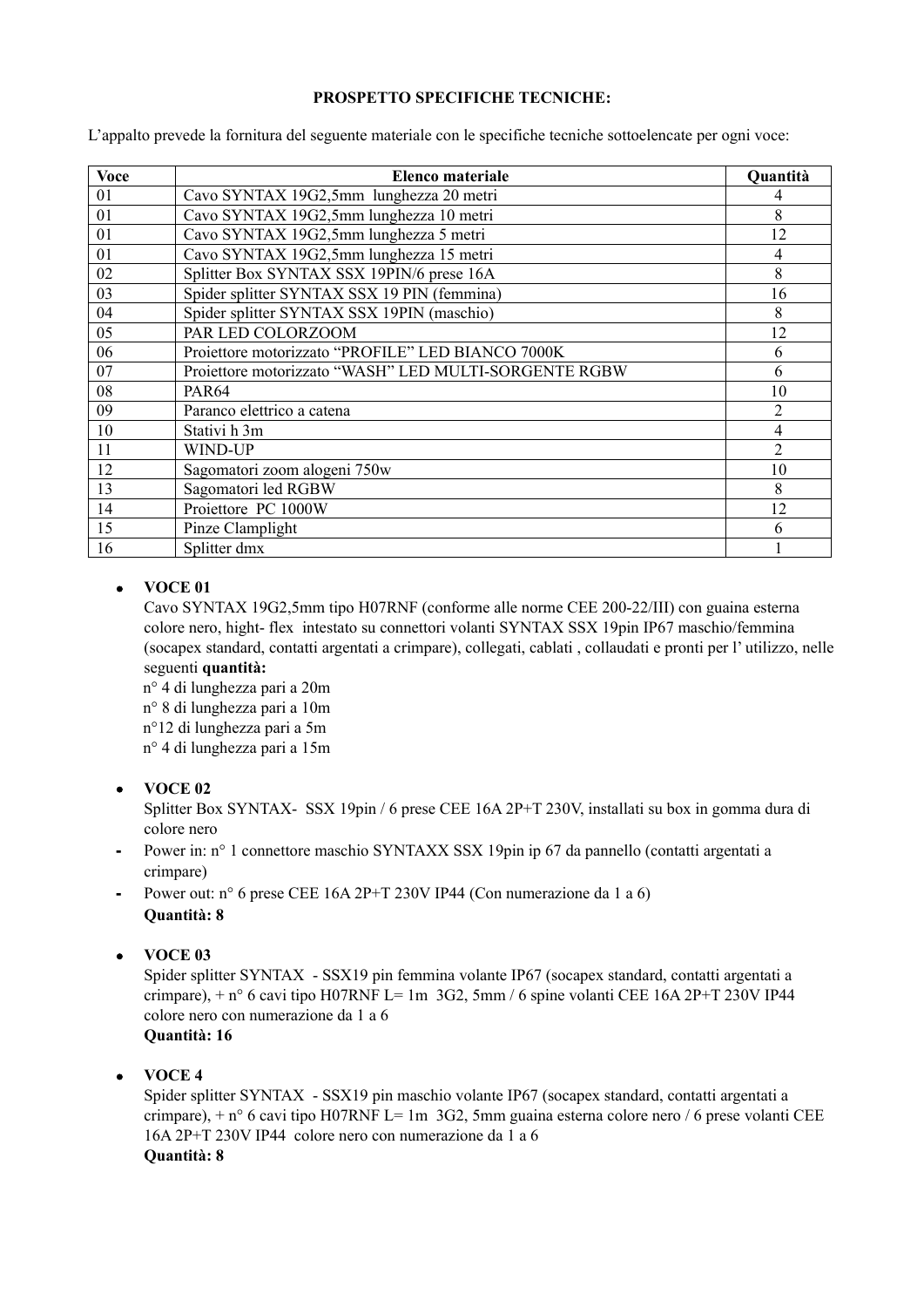# **VOCE 5**

PAR LED RGBW IP65 TIPO OXO COLORZOOM 180 Completo di ganci omega per l'appendimento tubo Ø 48/50mm, cavetto di sicurezza, cavo di alimentazione porta gelatina e paraluce, cavo dmx 5 poli lungho 3 metri, avente le seguenti caratteristiche: 1x 180 W 4-in-1 RGBW COB LED Zoom 10 ° - 53 ° waterproof IP65 White macro calibrated from 2700 K to 8000 K Internal color macro calibrated on gelatin LEE FILTER 2 ventilation modes (Auto and Studio) Die-cast aluminum body **Connessioni** DMX XLR5 and XLR3 waterproof IN / OUT Power on powerCON TRUE1 waterproof IN / OUT Power supply 100–240 VAC, 50-60 Hz Consumption: 220 W Dimensions: L 333 x W 253 x H 245 mm Net weight: 8.50 kg **Quantità: 12** 

# **VOCE 6**

PROIETTORE MOTORIZZATO, "PROFILE" LED BIANCO A 7000K con specifiche tipo AYRTON DIABLO-TC completo di ganci omega per appendimento tubo Ø 48/50mm, cavetto di sicurezza, cavo di alimentazione,cavo dmx 5 poli lungo 3 metri, e flight case con ruote (per un massimo di due apparecchi) avente le seguenti caratteristiche:

## *Ottica:*

13-element 7.5:1 zoom high-resolution optic system Zoom: 7° a 53° Fast motorised linear zoom Tempered anti-reflective coated lenses 119 mm frontal lens for greater performance *Sorgente luminosa:* 20,500 lumens 7000 K white-light engine Total luminaire output: up to 14,000 lumens Colour temperature output: 6000 K CRI: greater than 90 Rated life (L70): up to 40,000 hours Flicker-free source management suitable for TV applications and all video-recorded events *Movimento:* Extremely accurate positioning Moving-head operated with either 8- or 16-bit resolution High-resolution stepper motors operated via microprocessors to ensure extreme accuracy and smooth movement Pan and tilt with automatic repositioning Moving-head range: 540° (pan), 270° (tilt) *Colori* Sophisticated colour mix system providing CMY colour mixing Variable CTO colour temperature correction Fixed colour wheel with seven complementary colours *Gobos* Indexable rotating gobo wheel with 7 high-precision glass gobos, plus open position Adjustable-speed rotating gobo in both directions Gobo diameter: 25.5 mm Image diameter: 20.0 mm Gobo thickness: 1.1 mm Sistema di sagomazione a coltelli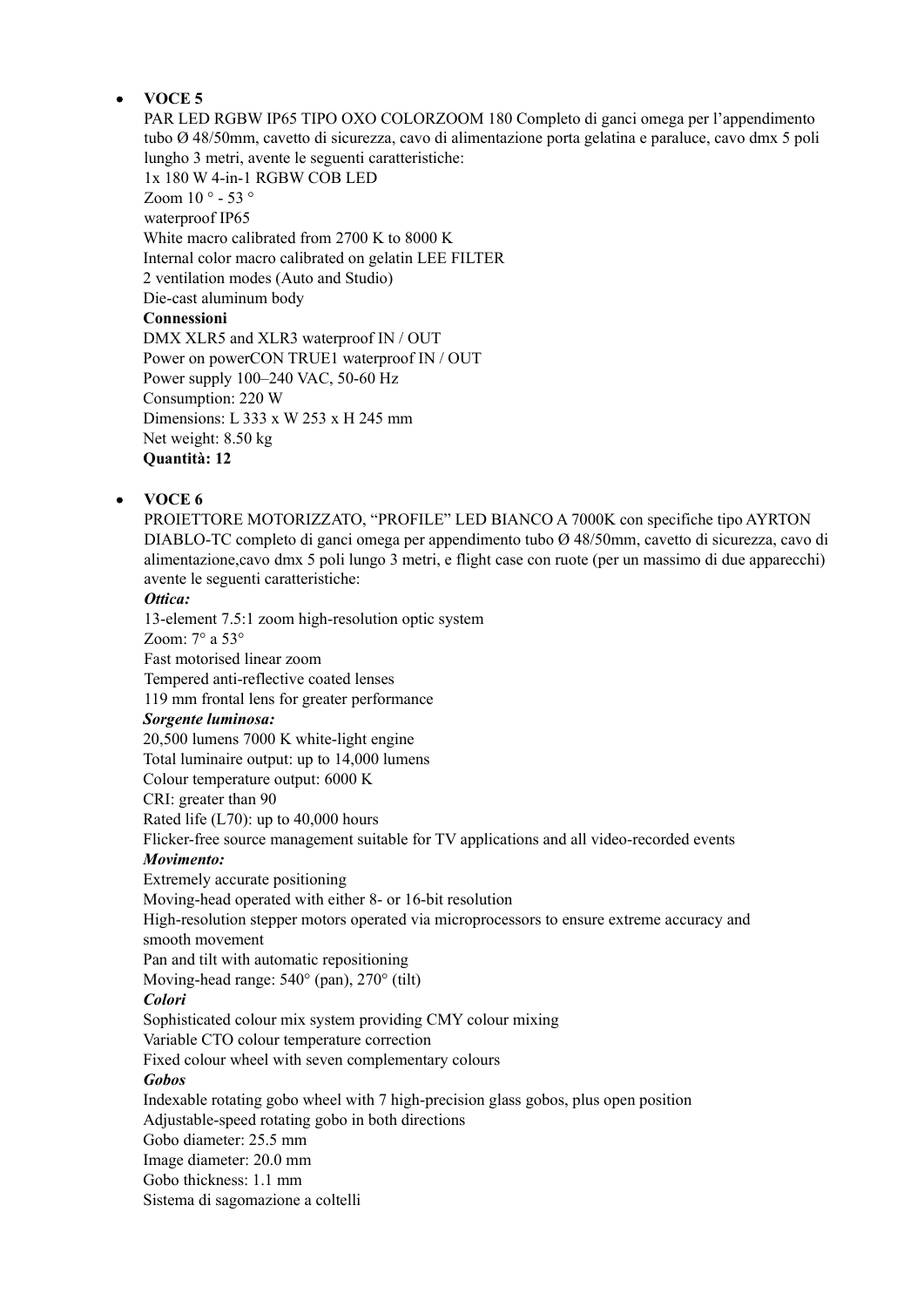4 individually positionable shutter blades Rotation of the framing system module: +/- 45°

#### *Iris Diaframma*

Fast iris diaphragm with adjustable dynamic effects

Iris range: 15% to 100% open

# *Frost:*

Light frost filter (Heavy frost filter in option)

#### *Effetti:*

Graphic animation effect-wheel with continuous rotation in both directions

5-facet circular indexable rotating prism

# *Dimmer / Strobe:*

Electronic dimmer, allowing perfect light adjustment from 0 to 100% without colour variation White or colour strobe effect, with speed adjustment from 1 to 25 flashes per second

## *Specifiche software:*

Local DMX addressing of luminaire and optional parameters through a built-in LCD control panel Remote DMX addressing of luminaire and optional parameters through a standard RDM DMX controller Information menu including hour counter, temperature, software version

## *Specifiche hardware:*

Graphic LCD display for addressing and special functions settings, with flip function

Clicking jog wheel to set functions

Excess-temperature protection

Integrated wireless CRMX TiMo™ RDM receiver from LumenRadio™

XLR 5-pin male and female connectors for DMX connection

powerCON TRUE1 male and female connectors for power connection

## *Controllo:*

DMX 512 protocol, through DMX cable or a wireless system

DMX-RDM compatible

Stand-alone mode and Master/Slave modes

Local control panel, with LCD display

Choice of 3 DMX modes (from 34 to 56 DMX channels)

## *Alimentatore:*

Electronic supply with active PFC

100 to 240 Volts – 50/60 Hz

# Power: 550 W maximum

# *Sistema di raffreddamento:*

Advanced liquid cooling system Self-adjusting variable speed fans for quiet operation (Auto mode) Selectable ventilation user modes including a new Silent Mode

Safety protection against temperatures excesses

## *Struttura:*

Moving-head skeleton made of aluminium and steel metal plates Base in die-cast aluminium Aluminium and copper heatsinks Moulded covers in self-extinguishing fire retardant ABS PC (V0 class) Two-side handles for transportation Four heavy-duty feet for better stability IP20 protection rating Exterior finish: black (Carbon) *Normative:* EU (EMC & LVD): EMC Directive 2014/30/EULVD Directive 2014/35/EU

US (Safety & EMC):UL 1573

FCC Part 15, Subpart B: 2018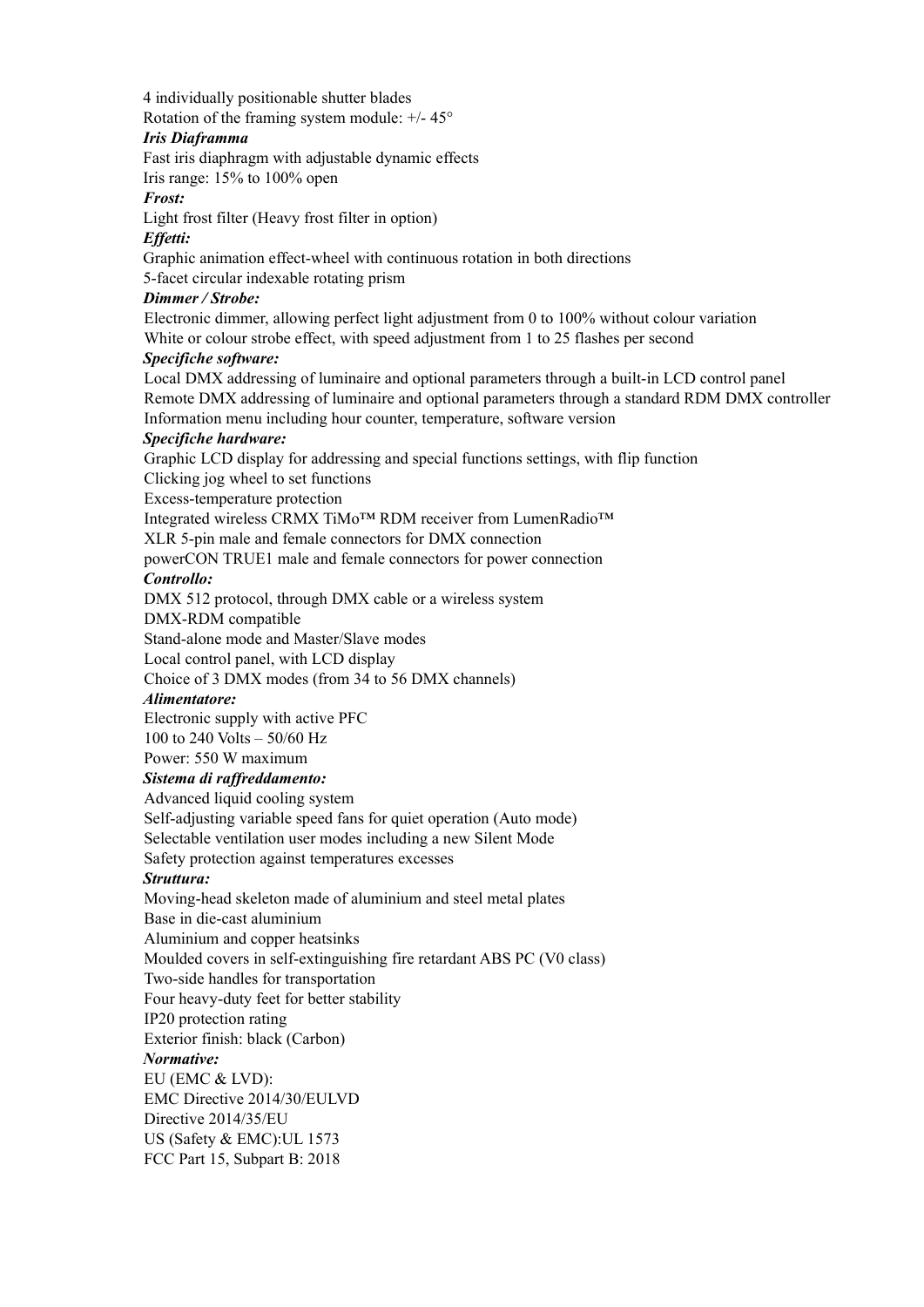*Peso:* Product: 21.8 kg **Quantità: 6** 

#### **VOCE 07**

PROIETTORE MOTORIZZATO, "WASH" LED MULTI-SORGENTE RGBW con specifiche tipo AYRTON NANDOBEAM S9 completo di ganci omega per appendimento tubo Ø 48/50mm, cavetto di sicurezza, cavo di alimentazione, cavo dmx 5 poli lungo 3 metri e flight case con ruote ( per un massimo di due apparecchi):

#### **Ottica:**

2-elements 5:1 zoom high-resolution optic system

Beam aperture: 8° to 40°

Fast motorised linear zoom

280 mm front lenses cluster

#### *Sorgente Luminosa:*

55 x 500 lumens RGBW High-Power LED source

Total luminaire output: up to 12,000 lumens

Rated life (L70): up to 40,000 hours

Flicker free sources management, suitable for TV applications and all video recorded events

#### *Movimento:*

Extremely accurate positioning

Moving-head operated via either 8- or 16-bit resolution

High-resolution stepper motors operated via microprocessors ensure extreme accuracy and smooth movements.

Pan and tilt automatic repositioning

Moving-head range : 540° (pan), 270° (tilt)

#### *Colori:*

Sophisticated 4 colours RGBW mixed, reaching high Colour

Rendering Index

Uniform light beam with no colour shadows, and rich saturated and pastel colour-hues billion colours (8 bit resolution)

Virtual colour wheel, including most usuals white colour temperature presets

Dynamic colour macro effect with variable speed

## *Effetti:*

Graphical effects capabilities

Effects can be coupled with beam, wash or matrix applications

Built-in pattern effects with speed and fade controls for scenic applications

## *Dimmer / strobe:*

Electronic dimmer, allowing perfect light adjustment from 0 to 100% without colour variation White or colour strobe effect, with speed adjustment from 1 to 25 flashes per second

#### *Caratteristiche Software*:

Local DMX addressing of luminaire and optional parameters through its built-in LCD control panel Remote DMX addressing of luminaire and optional parameters through a standard RDM DMX controller Information menu including hour counter, temperature, software version

## *Caratteristiche Hardware:*

Graphic LCD display for addressing and special functions settings, with flip function

6 menu buttons to set the functions

Excess temperature protection

Integrated wireless CRMX TiMo™ RDM receiver from LumenRadio™

XLR 5 pin male and female connectors for DMX connection

etherCON RJ45 IN / OUT connectors for ArtNet™ connection

powerCON TRUE1 male and female connectors for power connection

# *Controlli:*

DMX 512 protocol, through DMX cable or wireless system

DMX-RDM compatible

Stand-alone mode and Master/Slave modes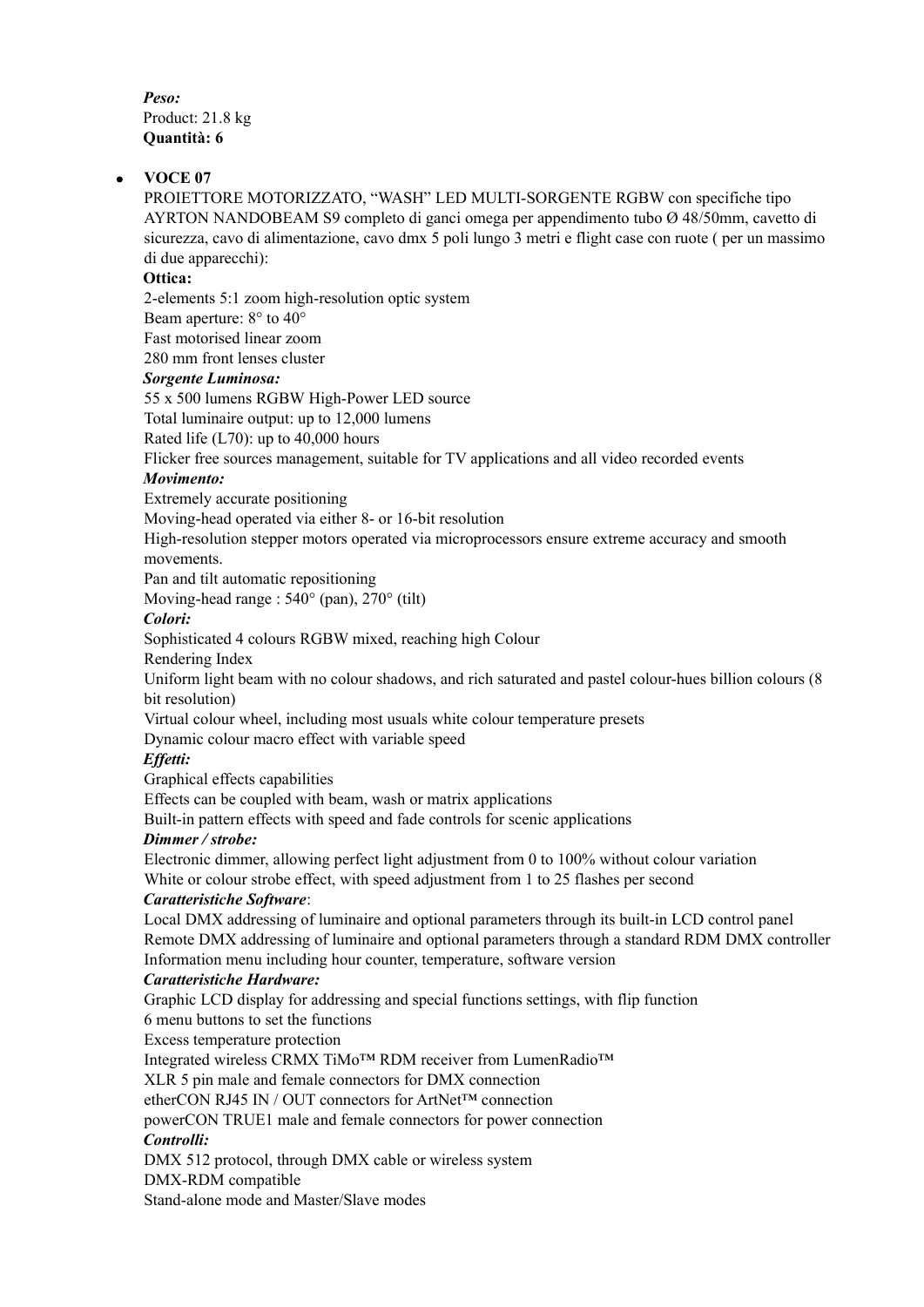ArtNet™ & sACN protocol through Ethernet cable Local control panel, with LCD display Choice of 3 DMX Modes (from 17 to 36 DMX channels)

#### *Alimentazione:*

Electronic supply with active PFC

100 to 240 Volts – 50/60 Hz

Power 1,100 W maximum

*Sistema di raffreddamento:*

Advanced cooling system based on Heatpipe technology Self adjusting variable speed fans for quiet operation (Auto mode) Selectable auto, stage & studio ventilation modes Safety protection against temperatures excesses

# *Struttura:*

Moving-head skeleton made of aluminium and steel metal plates Heatsinks in aluminium and copper, satin finish Moulded covers in self-extinguishing fire retardant ABS PC (V0 class) Two sides handles for transportation Four heavy-duty feet for better stability IP20 protection rating Exterior finish: black (Carbon)

*Installation*

Fastening brackets system: two Omega ¼ turn brackets designed for use with standard clamps Mounting points: four ¼ turn locking fittings allowing installation of Omega brackets on luminaire afety cable attachment point

# *Normative*

EU (EMC): EMC Directive 2014/30/EU EU (LVD): LVD Directive 2014/35/EU US Safety: UL 1573 *Peso:* Product: 21.1 kg **Quantità: 6** 

# **VOCE 08**

PAR 64 alogeno 1000W completo di portagelatina, gancio di sospensione per tubo Ø 48/50mm, cavetto di sicurezza e cavo di alimentazione **Quantità: 10**

# **VOCE 09**

Paranco elettrico a catena con specifiche tipo Verlinde mod. SL504M1A versione BGV-D8+ avente le seguenti caratteristiche: Altezza di sollevamento 15m Velocità: 4m/min Dimensione catena: 5.,1x15,5 grado 100 Tensione di alimentazione 400V -3P+T 16° 50Hz Doppio freno Rumorosità di funzionamento: 60Dba Catena colore nero Motore in classe F Possibilità di funzionamento in versione normale e climbing Sacca portacatena Frizione regolabile Corpo del paranco colore nero Ral 7021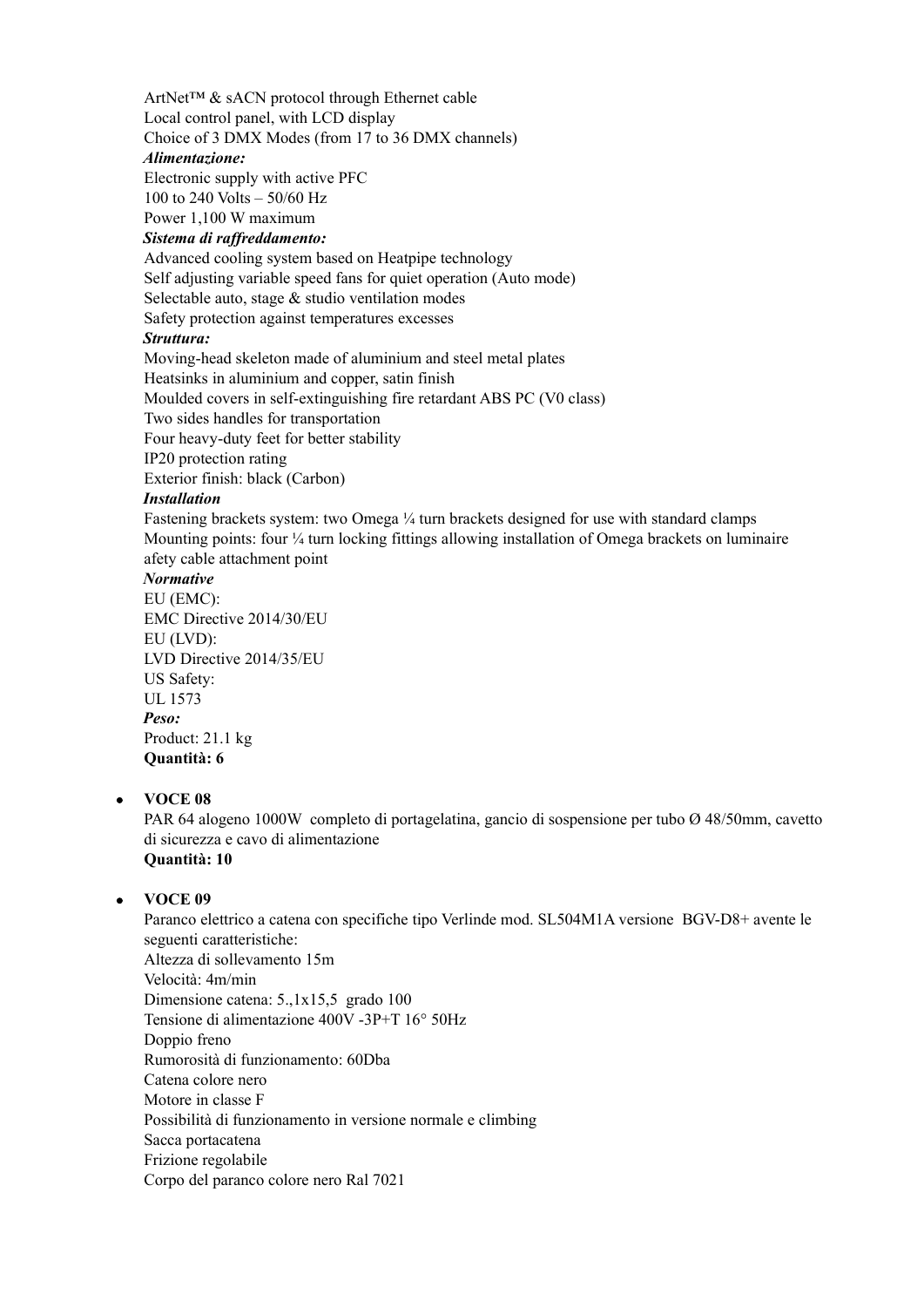Conforme alla norma CE **Quantità: 2**

# **VOCE 10**

STATIVO TIPO MANFROTTO HEAVY DUTY NERO avente le seguenti caratteristiche Stativo a tre piedi con gamba di livellamento Portata massima di 40Kg. Testa universale 14 con attacco da 28mm e perno da 16mm Altezza massima 333cm **Quantità: 4** 

# **VOCE 11**

STATIVO TIPO MANFROTTO WIND-UP 3 avente le seguenti caratteristiche altezza massima pari a 370cm gamba di livellamento Può sostenere fino a 30kg Completo di prolunga **Quantità: 2** 

# **VOCE 12**

SAGOMATORE ALOGENO TIPO ETC ZOOM 25/50° 750W completo di ganci per appendimento tubo Ø 48/50mm, cavetto di sicurezza e cavo di alimentazione avente le seguenti caratteristiche: Light source Halogen Lamp Power 750 W Fanless Yes Zoom Yes Beam angle:25  $\degree$  – 50  $\degree$ **Quantità: 10**

## **VOCE 13**

CORPO ILLUMINANTE LED TIPO ETC COLORSOURCE CE SPOT BODY completo di gancio per appendimento tubo Ø 48/50mm, cavetto di sicurezza cavo di alimentazione e cavo dmx 5 poli lungo 5 metri, avente le seguenti caratteristiche: Solo corpo lampada Light source LED Power 60 W Colour mix / Colour temperature RGBL **Quantità: 8** 

**VOCE 14**

CORPO ILLUMINANTE PC DA 1000W alogeno completo di gancio per appendimento tubo Ø 48/50mm, cavetto di sicurezza e cavo di alimentazione, telaio portagelatina, paraluce. **Quantità: 12** 

**VOCE 15**

PINZA 500W CLAMPLIGHT PHOTOFLOOD completa di gancio per appendimento tubo Ø 48/50mm, cavetto di sicurezza e cavo di alimentazione, telaio portagelatina, paraluce. **Quantità: 6** 

## **• VOCE 16**

SPLITTER DMX RDM TIPO OXO [B] BOX 6 RDM COMPLETO DI CAVO DI ALIMENTAZIONE 6-output DMX splitter on XLR3 and XLR5, rack-mountable 1 input and 6 outputs - optoisolati, protected against overvoltages Data presence LED per output THRU DMX output on the back **Connections**